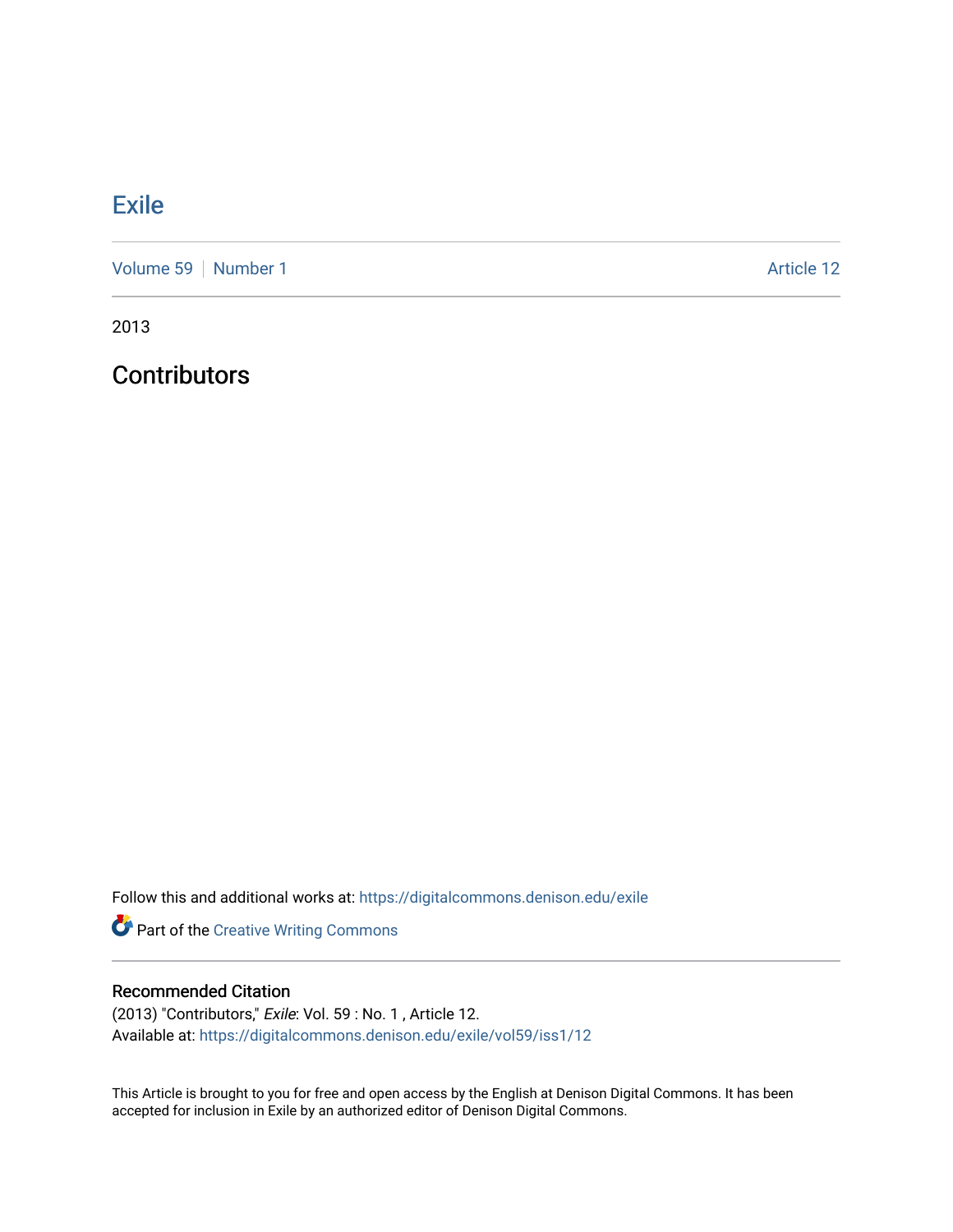## Contributors

**Sara Blike** ('15) is an English Creative Writing and Theatre double major and French minor from North Canton, OH. At Denison, she is involved with D.I.T.A. productions and Women's Performance Group. She also works as a French tutor and is an employee of the Bandersnatch.

**Nick Borbe** ('14) is Creative Writing major and a Music Composition minor from Miami, FL.

**Meghan Callahan** ('14) is a junior majoring in Creative Writing with a double minor in Theatre and Art History. She proudly hails from Denver, CO. At Denison, she is involved in Burpee's Seedy Theatrical Company and DITA in addition to the Theatre Department. She also volunteers with New Beginnings. Meghan is an Editor-in-Chief for *Exile* and serves on the editorial board for *Articulate.* 

**Emily Carnevale ('16)** is a Creative Writing and Cinema double major from Columbus, OH. In addition to being a poetry editor for Exile, she promotes and works for the Vail Series as well as performs slam poetry at the Bandersnatch in her free time.

**Hannah Chiodo** ('15) is a sophomore from Andover, Massachusetts studying Computer Science and Creative Writing. She hopes that her writing will make people think critically about the society in which they live. In her spare time she enjoys long boarding and reading articles on the internet. She is a member of Delta Gamma Fraternity.

**Lindsey Clark** ('15) thinks writing is a way to share an experience, idea, and feeling with an infinite number of people. Whether it is online or in print, the words you write will affect someone even if it is in the smallest of ways. This is why she likes to write and is proud to be double majoring in English and Economics.

**Abby Current** ('14) is a junior double majoring in Creative Writing and Education. At Denison, she's a co-founder and president of the Writers' Club, along with being an Editor-in-Chief of *Exile* and *Postscript*, the senior writing anthology.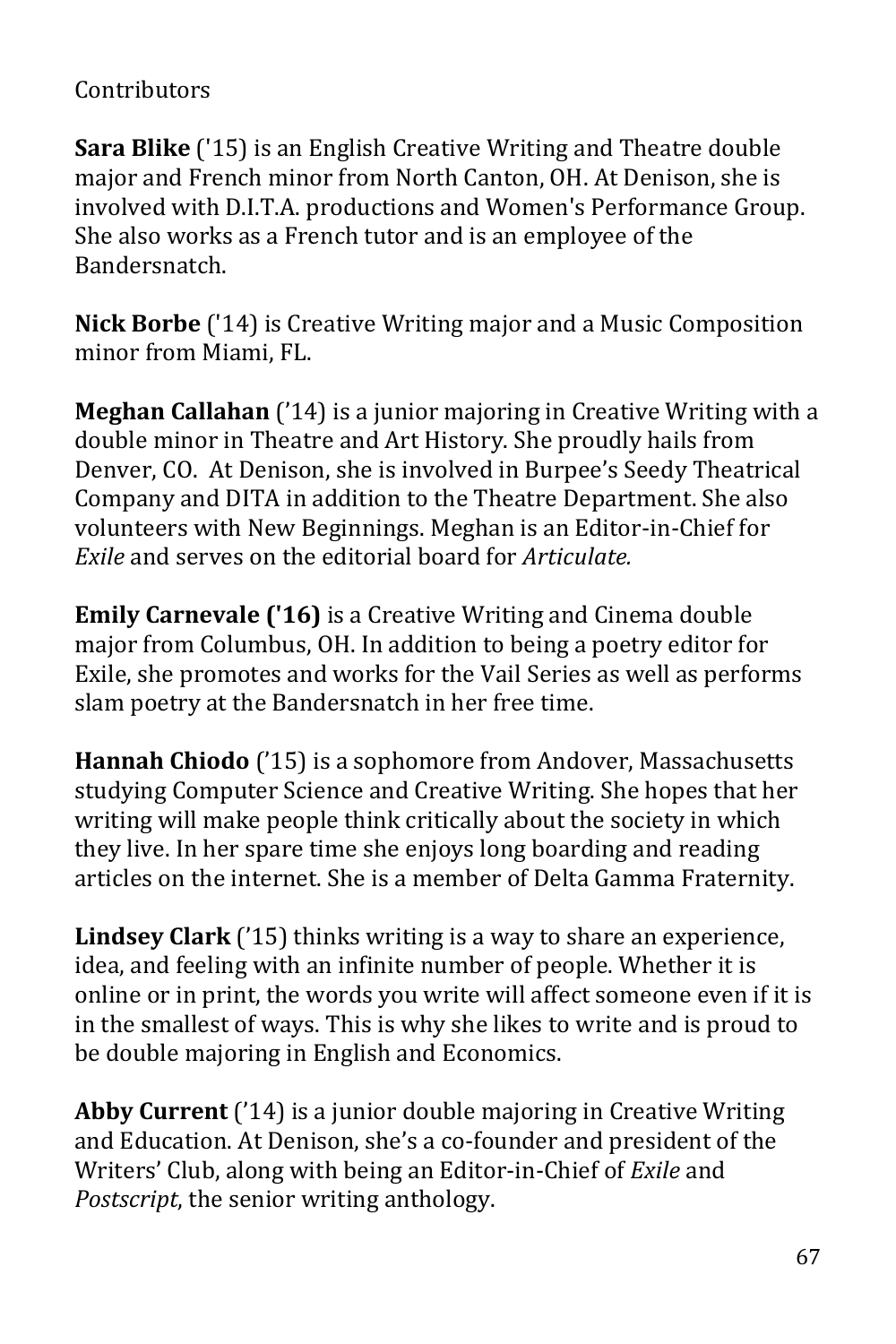**Zoe Drazen** ('14) is a junior English major from Boulder, CO. She was born in Philadelphia and moved to Boulder when she was ten. She's always had a strong interest in reading and writing, and recently became interested in poetry after taking a poetry workshop during her first semester. In her free time, she likes horseback riding and running, along with reading and writing.

**Danielle Golds** ('15) is a Creative Writing and History double major from Hastings on Hudson, NY. She works at the Denison Writing Center and is a member of the Denison Concert Choir. She is also a poetry editor for *Exile*.

**Golzar Meamar** ('16) is an English Literature major and Vocal Performance minor from Orange County, CA. On campus, she's involved in Chamber Singers and is the Assistant Arts and Life Editor for *The Denisonian*. She serves as a poetry editor and a webmaster of *Exile*.

**Tawnee GreenRiver** ('16) is a freshmen from Heath, Ohio.

**Kelsey Hagarman** ('15) is a sophomore Creative Writing major with a potential Art History minor. She grew up in the suburbs of Pittsburgh and hates Ohio. She is a twin who likes coffee, William Faulkner, Aimee Bender, Junot Díaz, and Jack Kerouac, among other things.

**Sam Heyman** ('14) is a junior Creative Writing major, minoring in Spanish and concentrating in Queer Studies. His interests include videogames, writing fiction of all kinds and over-committing himself to student organizations. Sam is active in Theatre, Campus Governance and is a founding member of the Denison Writer's Club.

**Mia Juratovac** ('14) is a junior Creative Writing major with a focus on short fiction and strong interests in the Renaissance, science fiction, astronomy, German, and bad horror films. After she graduates, Mia hopes to go into translation or publishing, while writing on the side. "River Talk" is the first piece she has had published at the college level.

68 **Jillian Koval** ('16) is a freshman English major from Columbus, Ohio. She has been writing and drawing since primary school, only in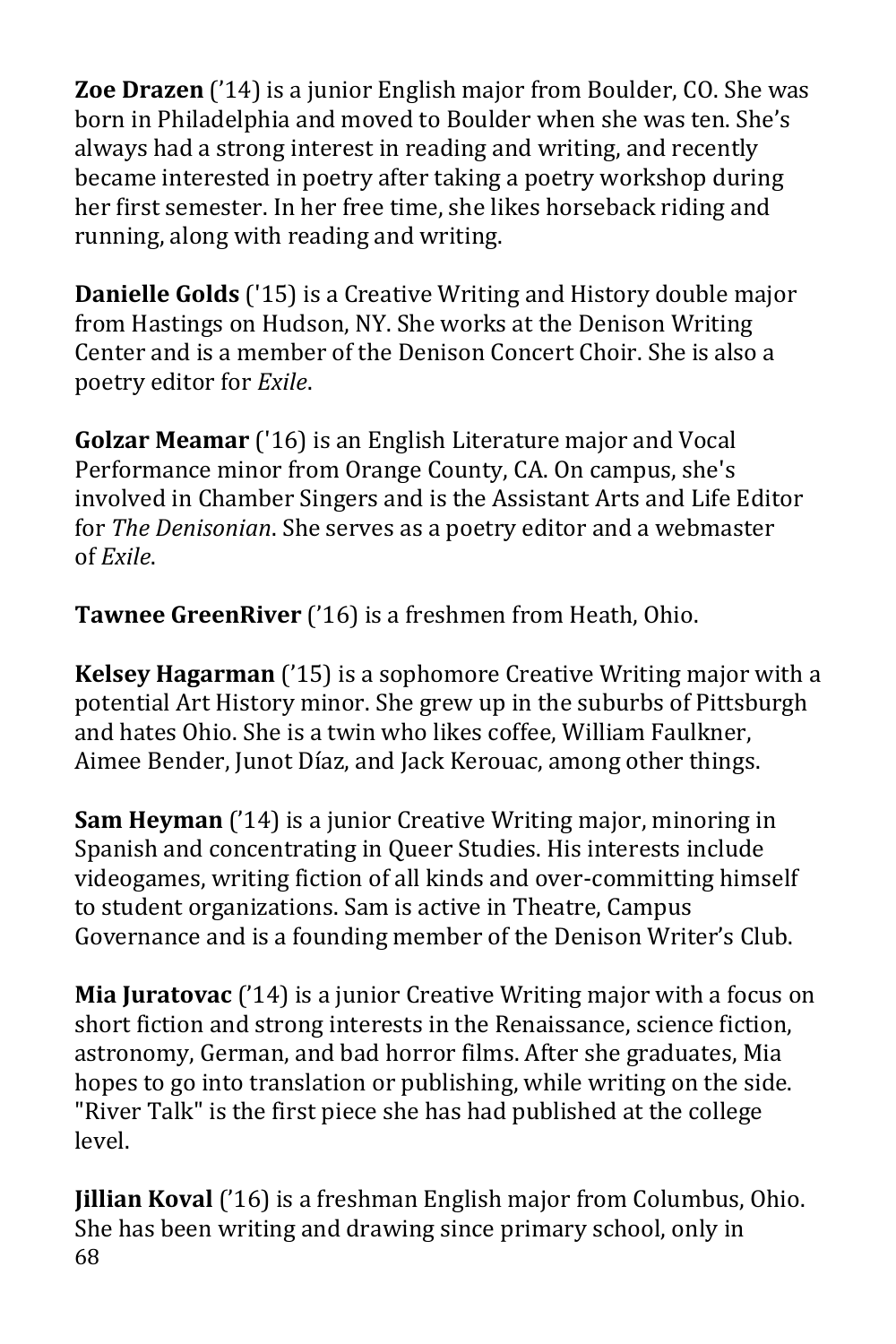secondary school becoming interested in writing as a serious occupation. Her dream is to someday teach English as a second language in a foreign country.

**Lindsay Martin** ('13) is a senior at Denison University, double majoring in Creative Writing and Studio Art. She is currently working on autobiographical prose for her senior manuscript, while employing her writing as inspiration for her visual arts portfolio. She is from Akron, Ohio.

**Jenna Mansfield** ('13) is a senior Creative Writing major. She is the president of Anime Club and a member of Women's Performance group. In her spare time, she takes meandering walks snapping nature photos and writing fantasy fiction. After she graduates, she plans to go on in Library Science and become a public librarian.

**Brittany Menning** ('13) will be a senior at Denison this coming fall. She is a double major in Psychology and Education, with a Creative Writing minor. She has attended two writing classes at Denison thus far, both with Dr. Baker. Menning enjoys free verse poetry, and writing about events that evoke a feeling of nostalgia, many times connected to natural and rural scenes as portrayed in "Barn Dance".

**Emily Metcalf** ('15) is a sophomore from Mason, Michigan, majoring in Religious Studies and English. She enjoys writing short stories (poetry is too frightening), reading almost anything (no Econ textbooks), and working at your local library.

**Mimi Mendes de Leon** ('14) is a Religion and Creative Writing double major from Naperville, IL. At Denison, she is co-chair of DCA: New Beginnings, on the editorial board for *Exile*, and the junior editor for the *Denison Journal of Religion*. She is also involved with Delta Gamma, 91.1 WDUB, and the Writing Center.

**Leona Vander Molen ('15)** is a Creative Writing and Psychology double major from Worthington, Ohio. She is a member of the Denison Film Society, Technical Director for the Doobie Radio Station, and Public Relations Chair of Writers Club. Leona is one of the stage and screenplay editors for *Exile*.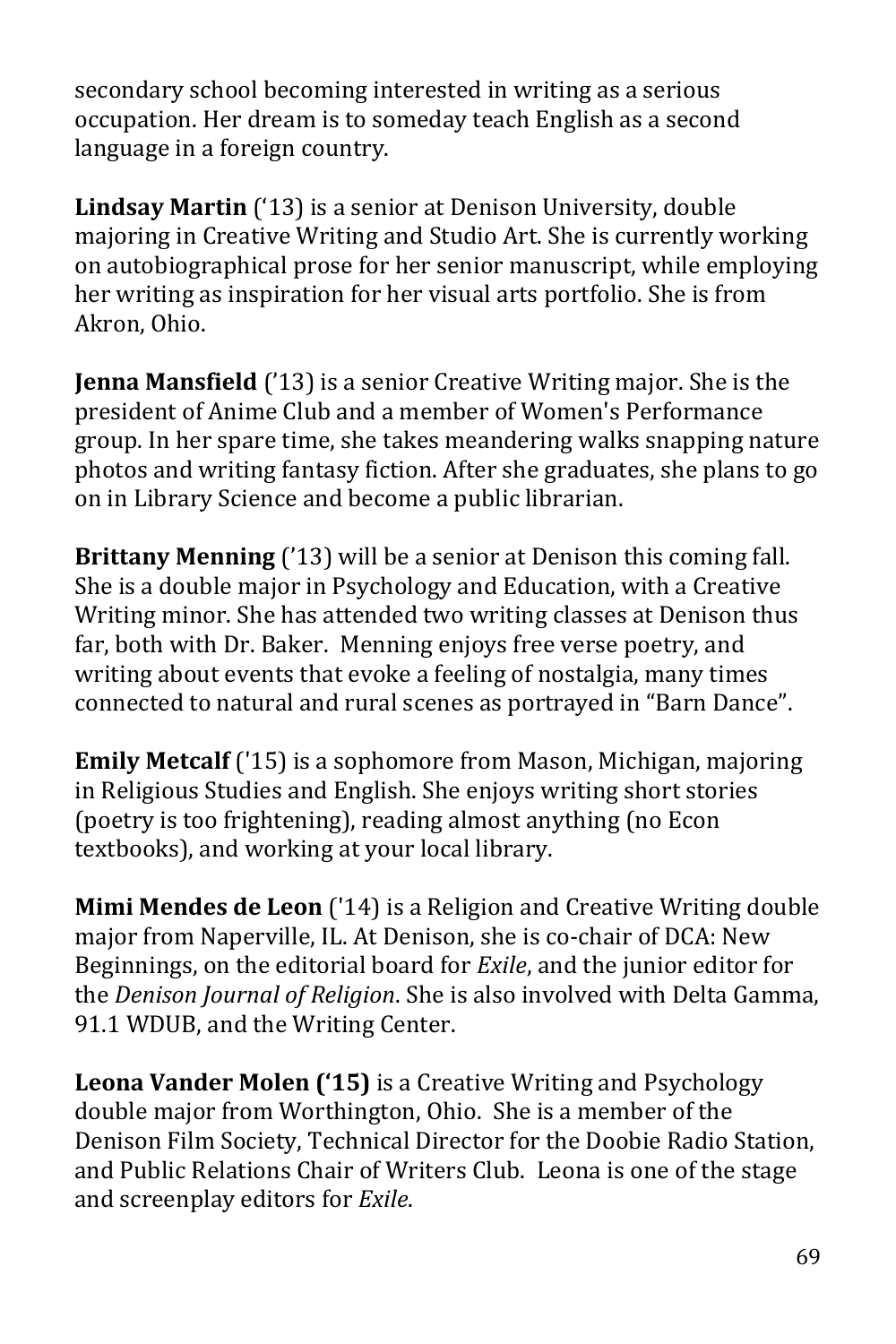**Kristóf Oltvai** ('15) is an English writing and Philosophy doublemajor from Pittsburgh, PA. At Denison, he is involved with moot court; UPC, serving on the Board of Directors; *The Denisonian*, as Features Editor; and the Office of Admissions as Hosting Coordinator. He edits *Episteme*, the philosophy department's undergraduate journal, and is a prose editor for *Exile*. He enjoys writing fiction, traveling, and watching the Pens crush the Flyers.

**Daniel Persia** is a junior at Denison University. He is currently studying Creative Writing, Mathematics, and Spanish and has a deepening interest in literary translation. He also works as a Writing Center consultant and is a tour guide for the University. In his free time, he enjoys traveling, writing, downhill skiing, and spending time with his friends and family.

**Krista Pohlmeyer** ('15) is a Creative Writing and Women's Studies double major from Cincinnati, Ohio. She is a prose editor and webmaster for Exile, and is also involved in Kappa Kappa Gamma and the Deaf Culture Awareness Club.

**Ellen Rosebrough** ('13) is a senior majoring in English Literature and Theatre from St. Louis, MO. At Denison, she is involved with Burpee's Seedy Theatrical Co. and Residential Education. She also serves as the president of D.I.T.A. and is an Editor-in-Chief of *Exile*.

**Allison Scarlott ('15)** is a Creative Writing and Political Science double major from Fishers, IN. At Denison, she plays Varsity Women's Soccer and is the Director of Scholarship for her sorority, Delta Gamma. She is an editorial board member for *Articulat*e, the Literary and Cultural Criticism Journal, and a prose editor for *Exile*.

**Makenzie Shaw** ('14) is a junior from St. Thomas, Virgin Islands.

**Autumn Stiles** ('14) is a junior English Literature major, anglophile, and Harry Potter enthusiast. She likes to ride her bike (which she calls Beatrice) and enjoys black coffee and penciling literary allusions into the margins of library books. She is thrilled and thankful to have been selected for this year's *Exile*.